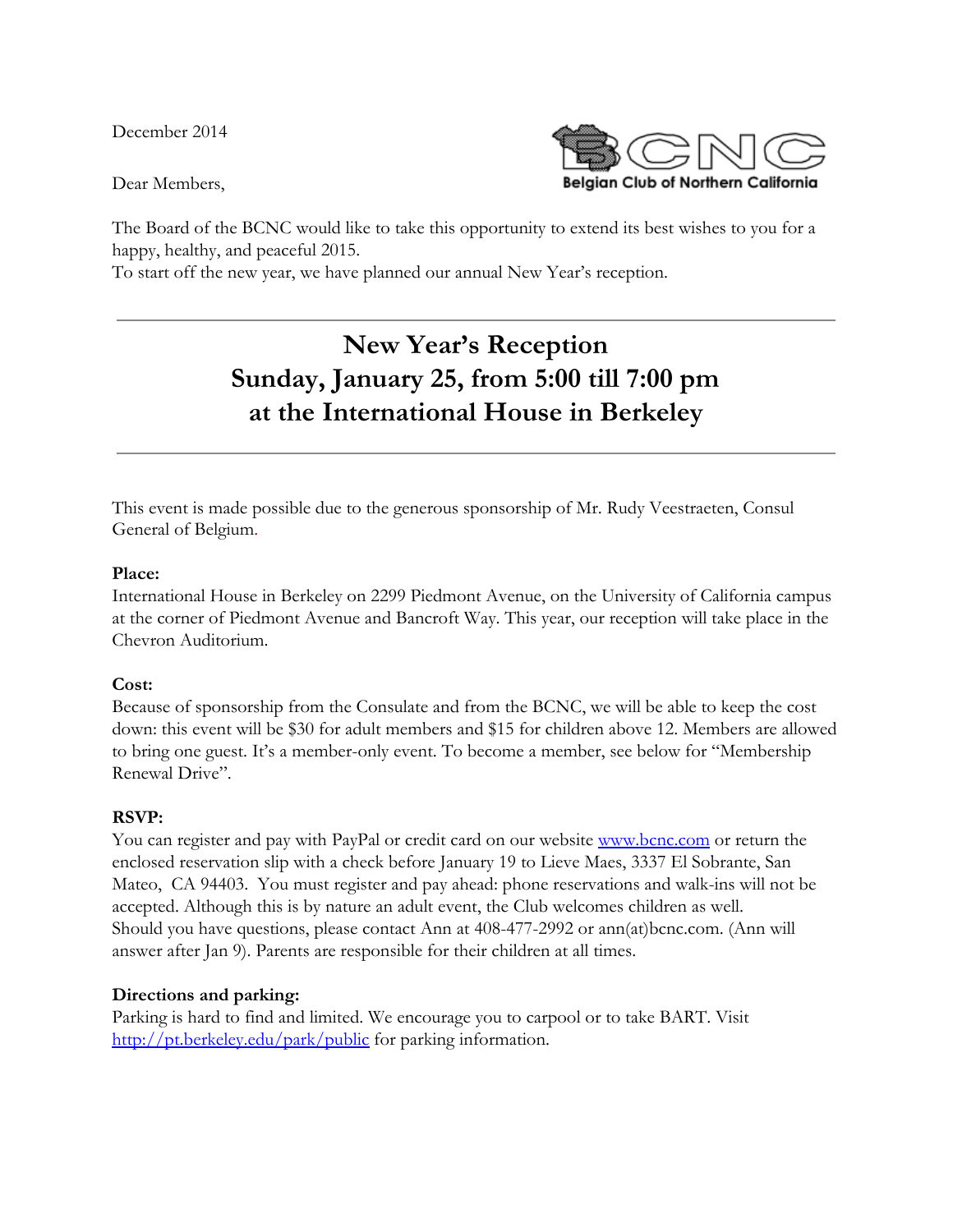As usual, we also have our yearly membership drive:

## **Membership Renewal Drive for 2015**

The BCNC will bring again many interesting programs in 2015. In order to do so, we need your support. Please, pay your membership, let us know your ideas of activities, and give us some feedback on our events. Our web page www.bcnc.com gives you all the information on how to contact us. We encourage you to sign up on-line at [www.bcnc.com/about](http://www.google.com/url?q=http%3A%2F%2Fwww.bcnc.com%2Fabout&sa=D&sntz=1&usg=AFQjCNFo2iiswKwpWrWpgac1FzKPvz67dA) where you can pay by credit card or PayPal. If you don't have internet access, please return the enclosed membership form with your check, payable to BCNC. It is your membership fee that makes these and other events possible. For many years now, the BCNC has organized many social, cultural, and sports events. You can see a list of our activities on our web page, [www.bcnc.com.](http://www.google.com/url?q=http%3A%2F%2Fwww.bcnc.com&sa=D&sntz=1&usg=AFQjCNH4Hj_cDSQpnJ98iUCYE4oRmGfldQ)

The board will continue to mail our newsletter to everybody on our mailing list (opting-out is easy) All events will be member-only.

#### **Thank You**

- Roosje Davidts, Nadine De Leeuw, Carina Verbeke, Jelle Vink and Andre Carpiaux for organizing a very successful Saint Nicolas events. We had 29 kids attend!
- Saint Nicholas, a.k.a. Paul Van Hoorickx, and his helper, a.k.a. Niels Faché, for making 29 kids very happy at the annual Saint Nicholas visit.
- All BCNC volunteers who made it possible to offer the various activities in 2014. Without your help, the variety of events would not be possible.

#### **Announcements**

- The board is looking for new web-savvy board members. Contact Dirk at dirk(at)bcnc.com for more information.
- Veterans of the Battle of the Bulge: Meeting of the Veterans of the Battle of the Bulge to Commemorate the 70th Anniversary of the Battle of the Bulge will take place on Saturday, January 10th, 2015 at 11am in the Auditorium of Ft. Miley Medical Center, 4150 Clement Street, San Francisco, CA 84121. Guest speakers are The Honorary Consul of Belgium, Nathalie Delrue-McGuire and The Consul General of Luxembourg, Georges Schmit. (\$10 suggested contribution for lunch) Call Doris Davis at (650) 654-0101 and leave a message or email Doris at doris(at)dordavis.com.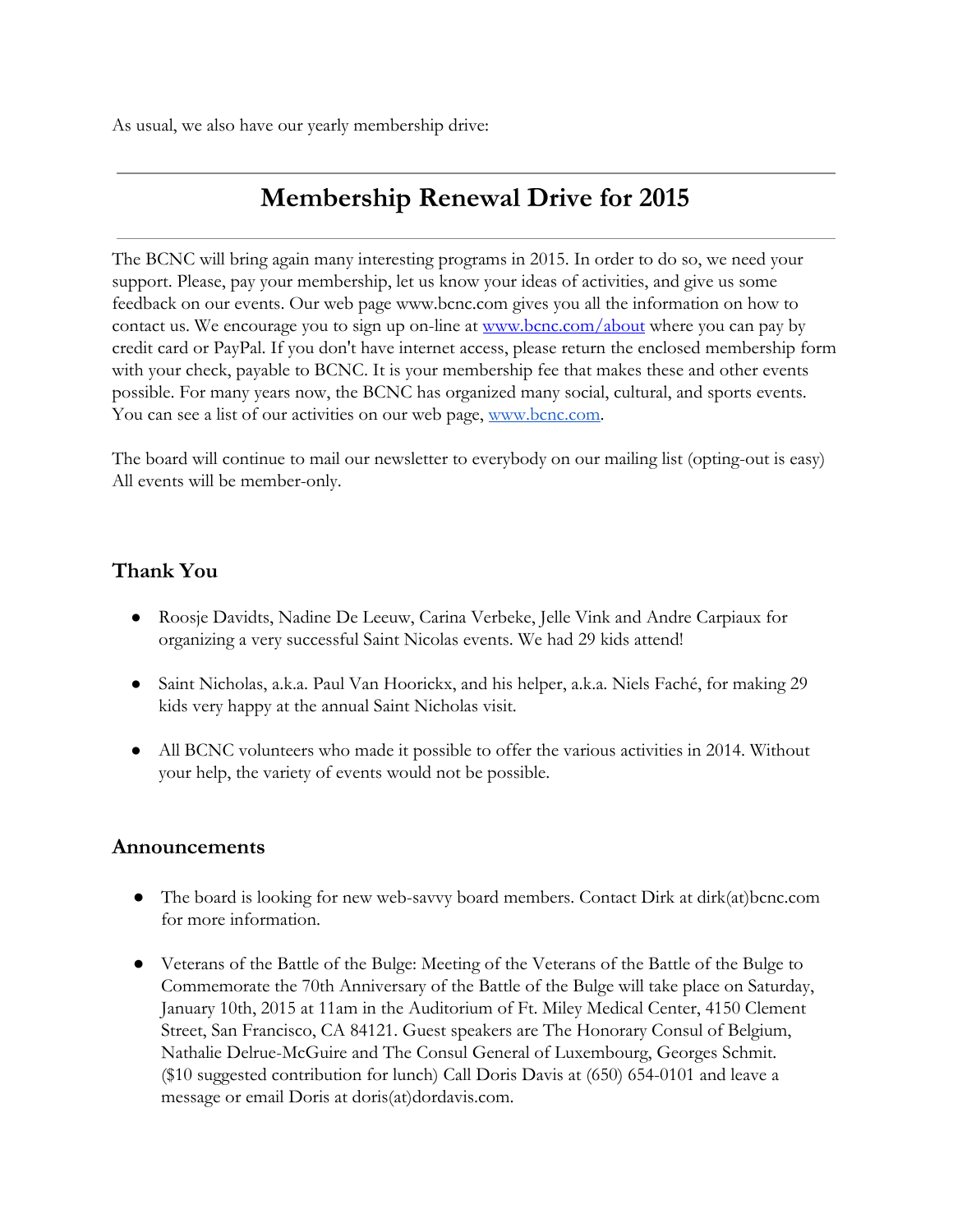## **MEMBERSHIP RENEWAL/NEW MEMBER 2015**

| Address:                        |  |
|---------------------------------|--|
| $City + ZIP:$                   |  |
|                                 |  |
|                                 |  |
|                                 |  |
| Least favorite BCNC activities: |  |
| Suggestions/comments:           |  |
|                                 |  |

I would prefer to receive the BCNC newsletter by e-mail: Yes / No

We encourage our members to get the newsletter by email. This saves on postage and will get you the letter the fastest. Last minute events and events by other organizations sometimes can only be announced by email so you'll miss out on those if you get the letter by mail.

### **Dues:**

Couple/Family: \$40, Single: \$25, Student: \$10

## **NEW YEAR'S RECEPTION ON 1/25/2015**

Name(s) Adults ................................................................................................................ ................................................................................................................ Name(s) and age(s) Children 13-18 …………………………….............................................................. ................................................................................................................

Membership \$.......... + Reception Adults \$.......... + Reception Child(ren) \$..........

Please make your check payable to BCNC and return before 1/19/2015. Mail to BCNC, c/o Lieve Maes, 3337 El Sobrante, San Mateo, CA 94403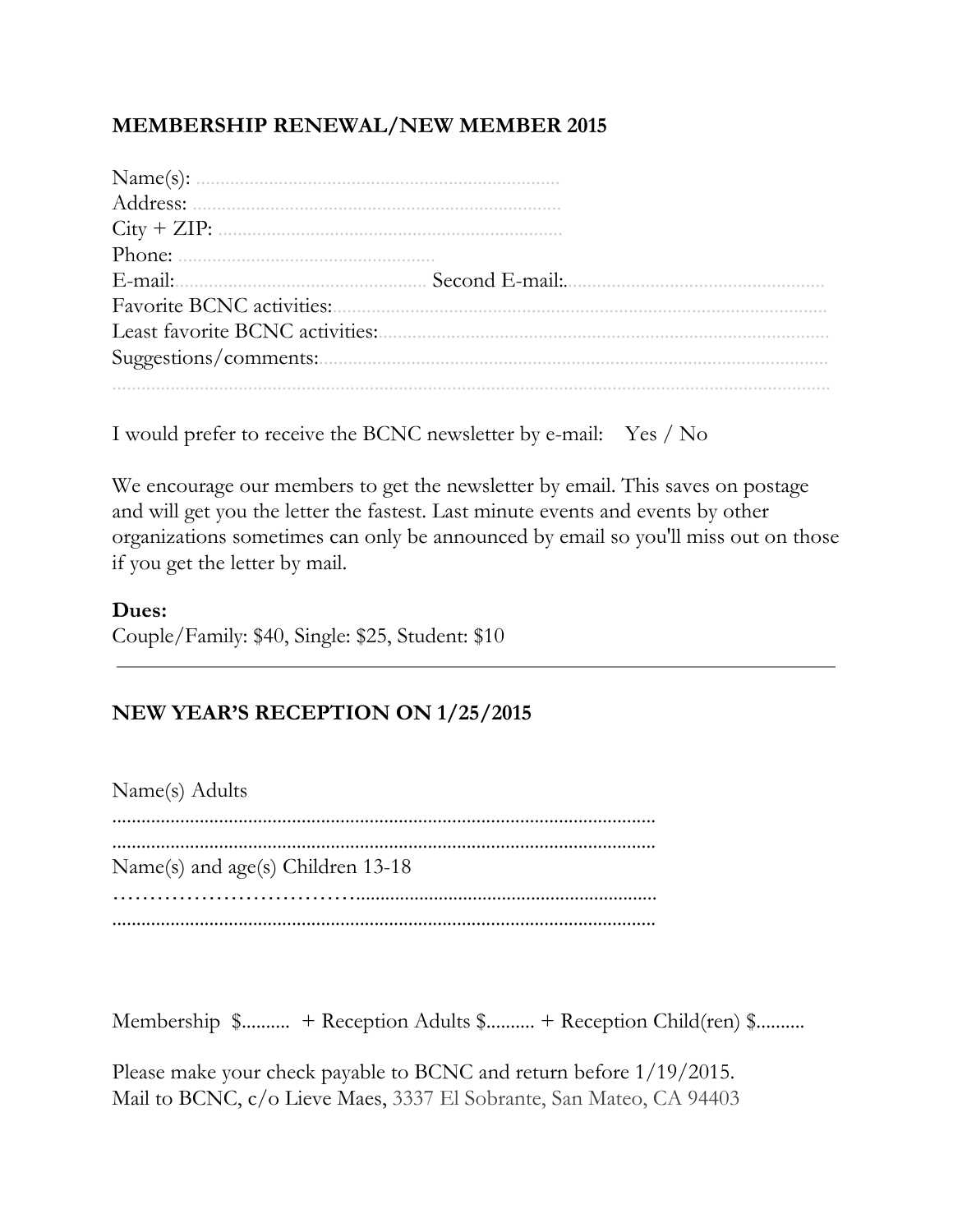# Veterans of the Battle of the Bulge

*Meeting of the Veterans of the Battle of the Bulge to Commemorate the 70th Anniversary of the Battle of the Bulge*

*Date:* January 10, 2015



*Start Time:* 11:00 AM Lunch will be served at 12 Noon

*Location:* Ft. Miley Medical Center 4150 Clement Street San Francisco, CA 84121 Auditorium

*Our Guest Speakers:*

Honorary Consul of Belgium, Nathalie Delrue-McGuire Consul General of Luxembourg, Georges Schmit

*(\$10 suggested contribution for lunch)*

# *How To Register:* **Call Doris Davis (650) 654-0101 and leave a message. Or email her at doris@dordavis.com**

Please leave your name *(please speak clearly)*, and leave your phone number in case he has to call you back. Please leave the number of people in your party so we can plan an adequate amount of food. Family and friends are welcome.

No need to send any money in advance.